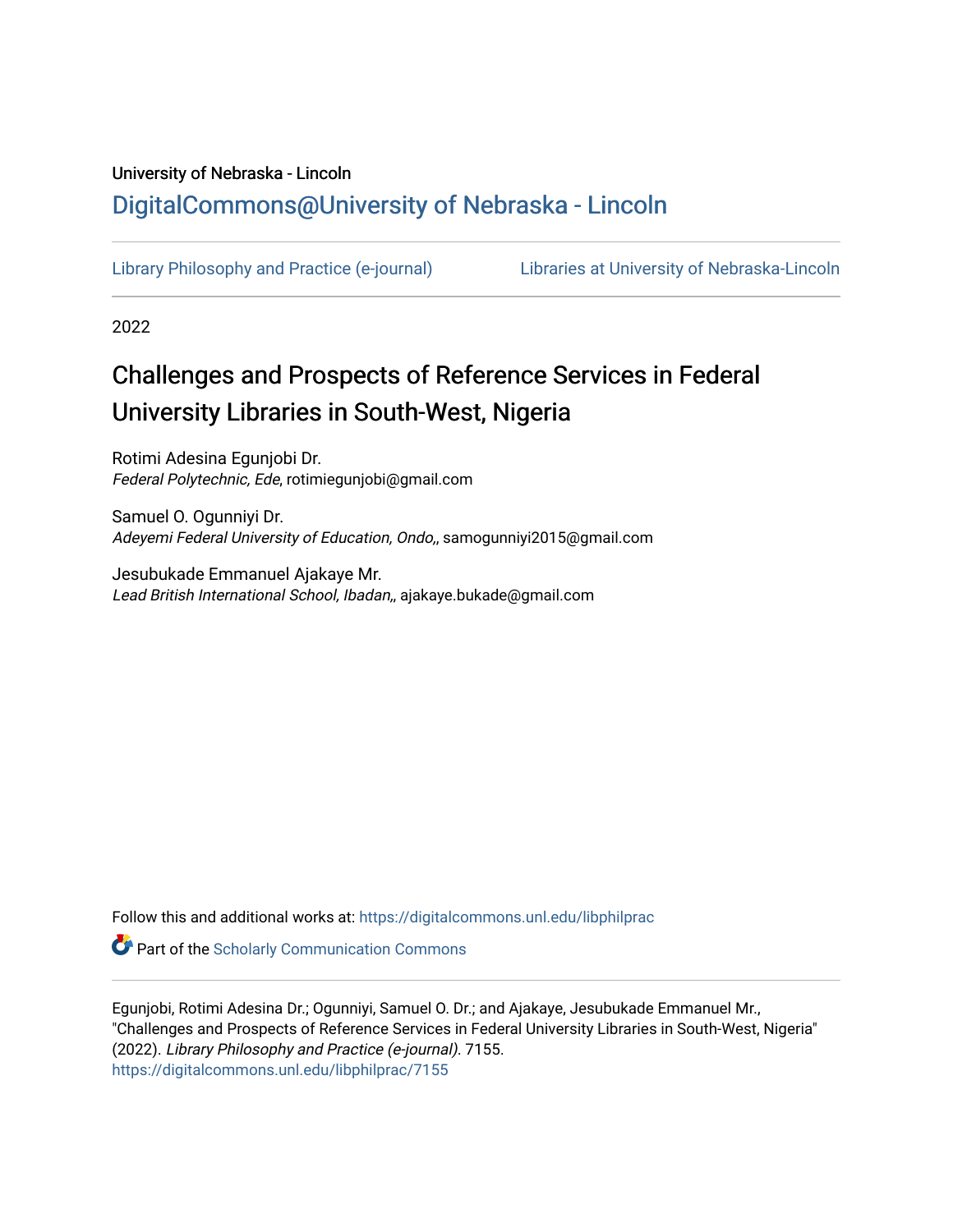# **Challenges and Prospects of Reference Services in Federal University Libraries in South-West, Nigeria**

By

Dr. Rotimi Adesina Egunjobi

Federal Polytechnic, Ede

[rotimiegunjobi@gmail.com,](mailto:delesina510@gmail.com,) rotimiegunjobi@fedpolyede.edu.ng.

+2347082121277;

Dr. Samuel O. Ogunniyi

Adeyemi Federal University of Education, Ondo, Ondo State

[samogunniyi2015@gmail.com](mailto:samogunniyi2015@gmail.com)

+2348060053878

And

Jesubukade Emmanuel Ajakaye

Lead British International School, Ibadan, Oyo State

[ajakaye.bukade@gmail.com](mailto:ajakaye.bukade@gmail.com)

+2348100049261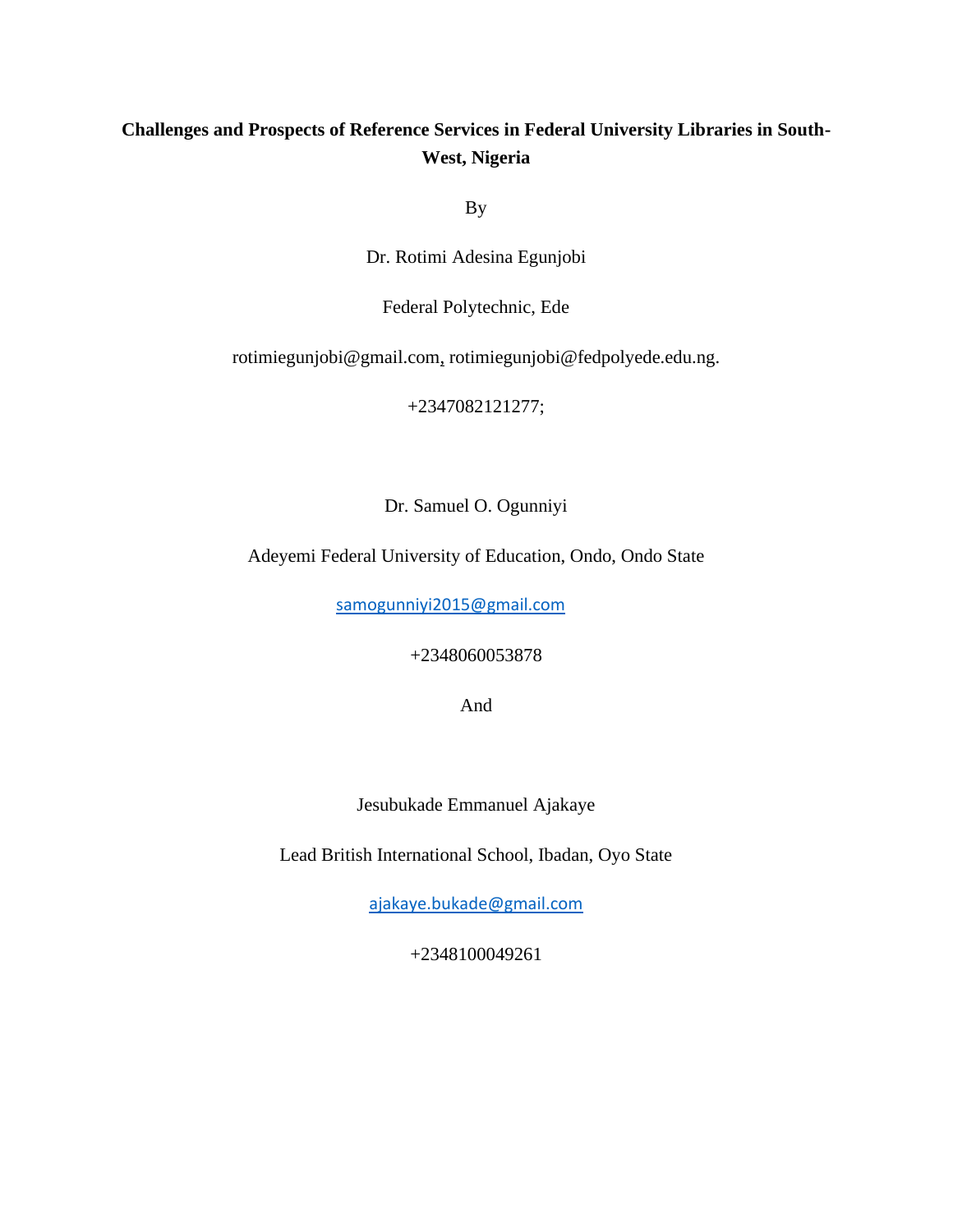# **Abstract**

*The importance of the reference section in any library cannot be overemphasised because it reflects the functionality of the library. Global trends in technology have opened doors of opportunity for the reference section to serve its users better through the use of online assistive technologies, expert systems, and other artificial intelligence techniques. To this end, this study focused on the challenges and prospects of reference services in Federal Academic Libraries in the Southwest of Nigeria. Using the descriptive survey design, questionnaire was administered through google forms for data collection on Reference section staff from the University of Ibadan, Ibadan, Oyo State, Obafemi Awolowo University, Ile Ife, Osun State and University of Lagos, Akoka, Lagos. The result revealed that face-to-face consultation was the most used medium for reference service delivery while chatbots and web referencing are not used in these libraries; an indication that libraries in Nigeria are far behind in harnessing abounding opportunities for improved reference services. The study recommended that libraries should look toward adopting innovative technologies to enhance the provision of reference services in their libraries.*

**Keywords:** Social media, Innovative technologies, Academic libraries, Reference services, University Libraries

# **Introduction**

Reference services are important services in the library that add to the overall image or functionality of the library. The reference section of the library holds and cares for valuable information resources that cannot be loaned to users such encyclopedias, biographies, gazetteers, dictionaries, maps, almanacs, periodicals, newspapers and journals among others (Zemengue, 2021). Apart from provision of resources, the section provides one- on- one services to users to meet their ever-dynamic information needs. These services, referred to as reference services, are germane in assisting the library users to effectively use the information resources. Reference services are generally information-seeking services and guidance actively provided by a librarian in charge of the reference section to library patrons in search of information. Reader education, satisfying users' requests for specialized information and assistance, and managing the use of library reference materials and equipment are all examples of reference services provided to their users.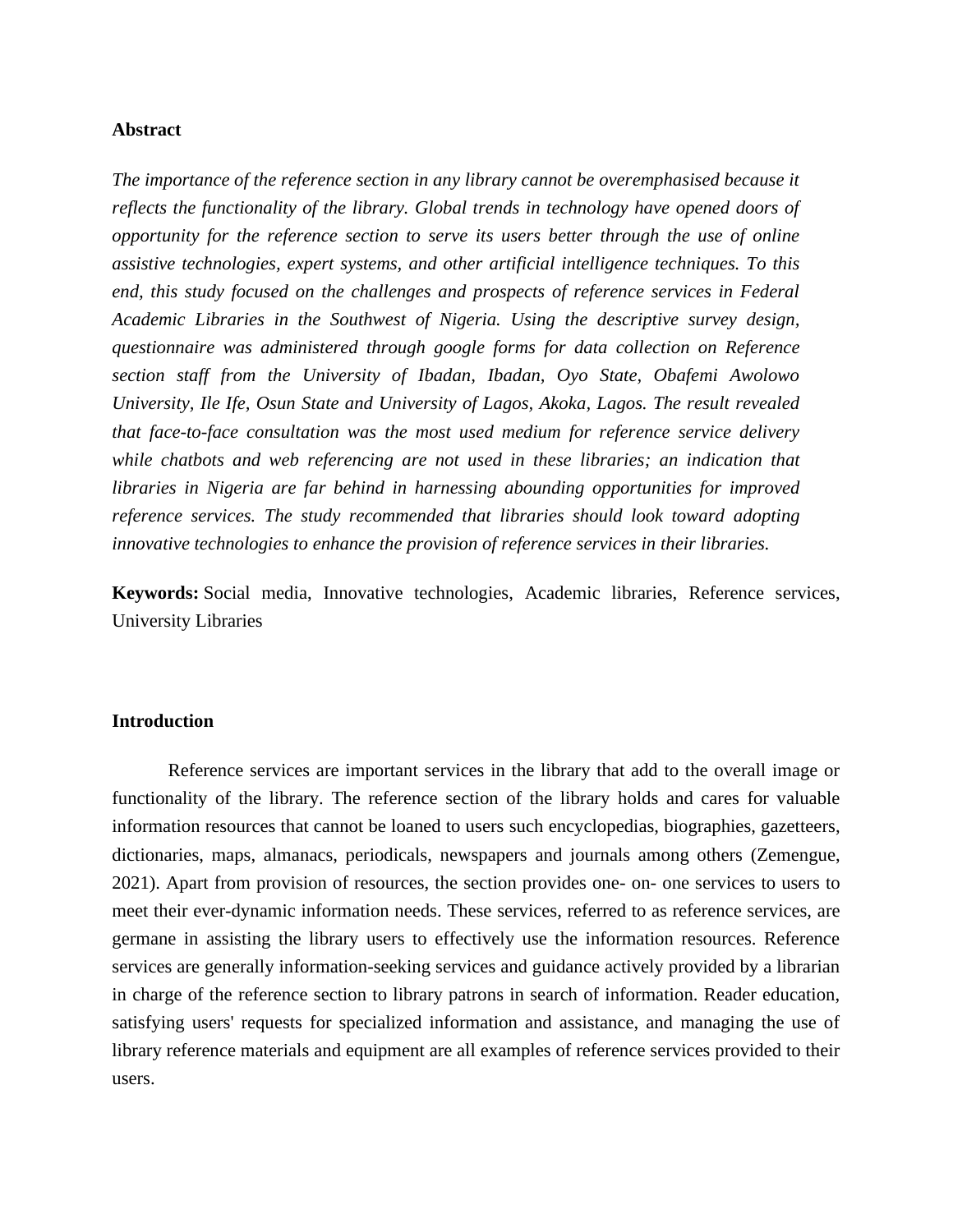In reference services, users interact with the reference librarian to solve their personal, research, academic, and even social information needs. As noted by Zemengue (2021) the reference librarians are responsible for assisting the users in researching relevant topics as well as selecting recreational reading items. In other words, they provide reference services in the manner of assisting misinformed users who are unfamiliar with appropriate library search techniques. These allow people to appreciate reading, improve their reading habits, and consider libraries, particularly academic libraries, as vital in meeting their reference queries.The traditional method of service delivery in the reference section is the face to face method but with the breakthrough of Information Communication Technology (ICT), service provision in libraries was taken to another level.

Generally, the introduction of (ICT) brought about a significant upgrade in the world where a lot of things changed and the traditional method stepped back from the world of technology. As ICT became the trend, institutions and organizations from across the world began to appropriate its technologies in the activities and services they render, and this did not leave out libraries services. Gradually, the traditional way of service delivery in the library began to give way to a digital way with resources and services of the library made available and accessible to users who do not have to leave their comfort zones in order to use the library (Nwosu & Obiano, 2021). With the development of electronic, virtual and digital library, the actual reference desk has been replaced by a digital reference desk where users can submit their queries online and acquire the information they require at any time and from any location (Younus & Nadeem, 2021).

Furthermore, users do not need to come into the library again as they can consult the reference librarian by telephone, email, and other means to get their reference queries answered. Then, the advent of social media and the application of artificial intelligence tools have made it much easier to provide reference services. Because these tools support live chat with either a human librarian or a chatbot, and even queries can be attended to at hours that are not human working hours. The reference service is an essential component of any library, and artificial intelligence techniques will strengthen the reference librarian. Libraries outside the shores of Africa have adopted intelligent systems to direct library users to sources of information within or outside the library system that are likely to answer their reference questions, which saves time for any library user and effectively and efficiently satisfies their information needs (Ajakaye, 2021).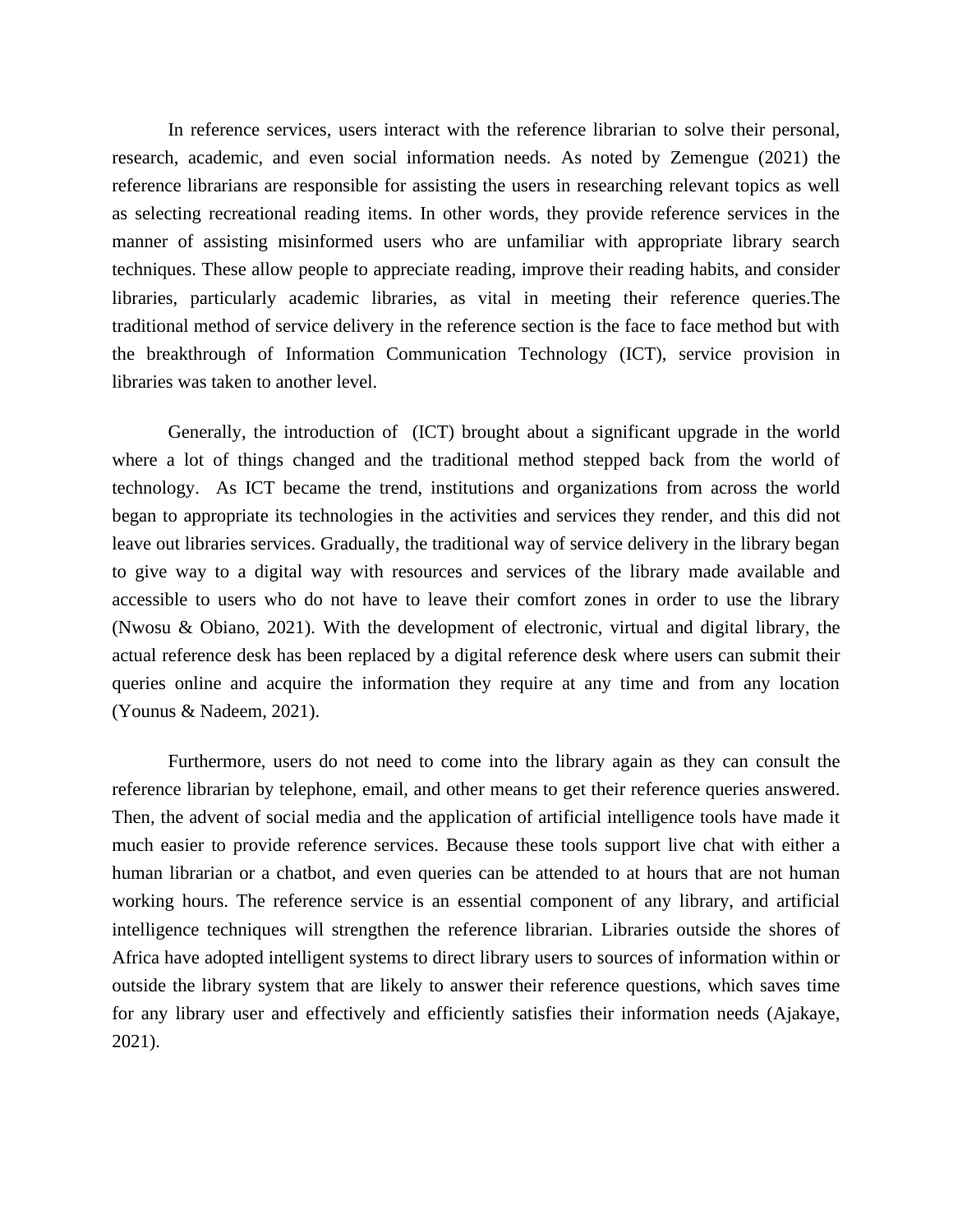This technology trend in reference services has provided a platform for real-time communal dialogue between academic librarians and library patrons. Consequently, because of the prevalent nature of these technologies, globalised services via expert systems ensure active engagement, collective involvement, and two-way communication with all parties engaged with no time or space limits (Bakare, 2018). As a result, encouraging the integration of various technological applications to meet the reference queries of library patrons within the emerging web is based on the concept of the new standard in service delivery and has significantly changed the method of reference service delivery in global academic libraries (Zulu, Chewe, Chitumbo, & Musonda, 2020). Thus, rather than being bound to the four walls of the physical space of the library, reference services are becoming more decentralised and flexible while meeting their users' information needs.

With specific reference to Nigeria, reference services in academic libraries have evolved over the past 60 years in Nigeria, and there is still a call to catch up with global trends to implement the global best practices in the dissemination of reference services. Reference services start with face-to-face consultation by the user with the reference librarian. The reference librarian, in turn, has to look into their library collection to answer these users' queries. Much later, the reference librarian could refer library patrons to other resources where they could get the needed information to solve their queries. Nowadays, reference librarians can sit behind their desk and pull resources from the internet, other libraries, or even databases that they have subscriptions to answer the user's queries.

#### **Statement of the Problem**

Unfortunately, the application of technological tools is lagging behind in Nigeria, especially for the provision of reference services. Libraries still prefer the traditional face-to-face consultation to answer users' queries. Some of the public academic libraries do not have platforms online where they can interact with their users, like a social media page. Also, technological infrastructure to make the libraries interconnected is either not readily available or not in good shape because of a lack of funds. This, among others, has limited the effectiveness of reference services in public academic institutions to meet the academic and research needs of their users. To understand the prospect of reference services in Nigeria, the study seeks to look into how reference services have been delivered over the past 60 years and the challenges encountered so as to project the trends and future of reference service delivery in Nigeria.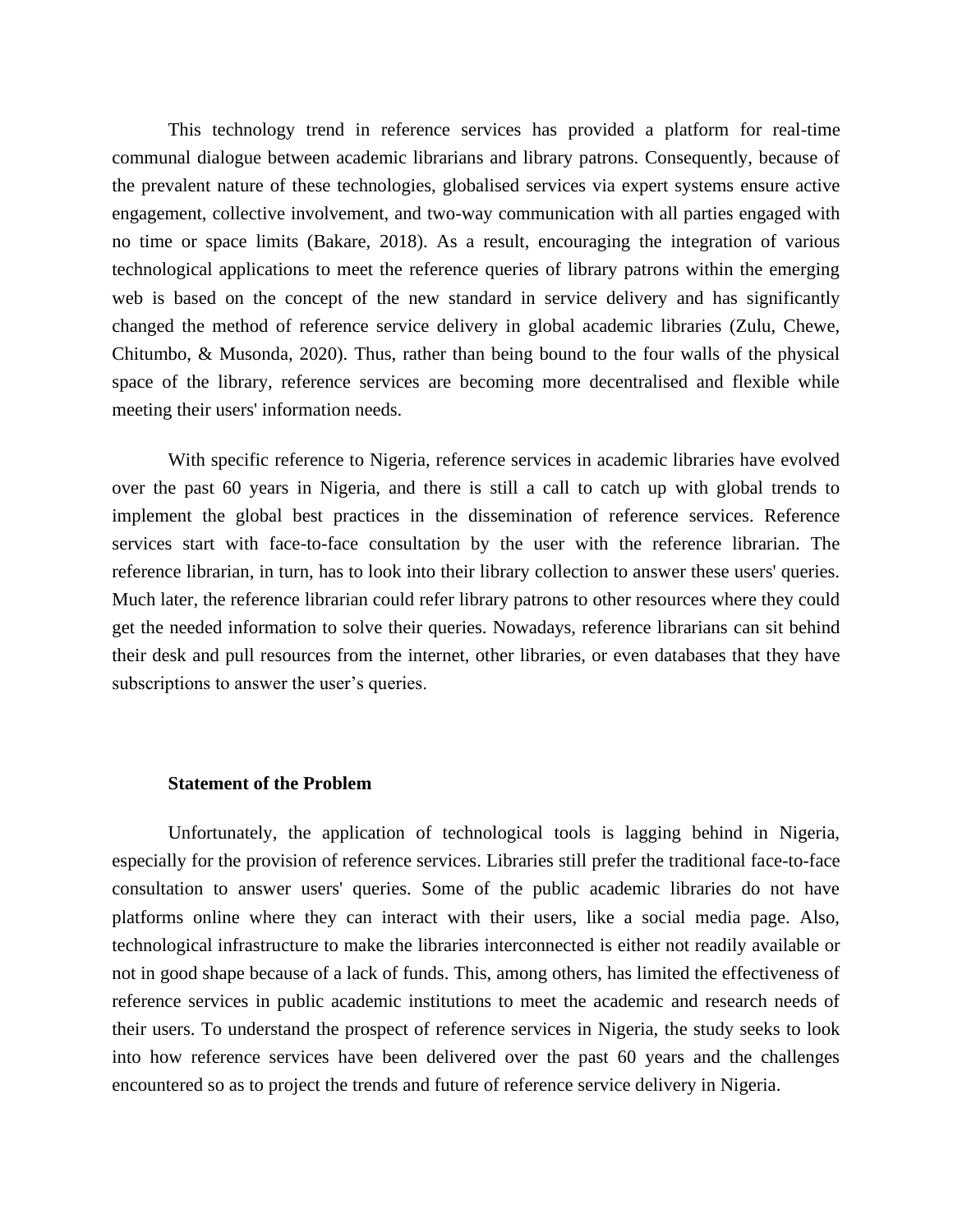# **Objectives of the Study**

The main objective of the study is to examine the current trends in reference service provision in academic libraries in South-west, Nigeria while the specific objectives are to:

- i. ascertain the methods used for the provision of reference services in academic libraries is South-west, Nigeria;
- ii. find out the methods adopted for the provision of reference services in academic libraries is South-west, Nigeria; and
- iii. identify the challenges confronting the methods used for the delivery of reference services in academic libraries in South-west, Nigeria.

# **Research Questions**

These research questions guided the study:

- 1. What are the methods used for the provision of reference services in academic libraries is South-west, Nigeria?
- 2. What are the methods adopted for the provision of reference services in academic libraries is South-west, Nigeria?
- 3. What are the challenges confronting the methods used for the delivery of reference services in academic libraries in South-west, Nigeria?

# **Literature Review**

Academic libraries serve an essential role in supporting academic institutions' instructional, learning, and research operations. They must effectively address the information needs of the academic community by improving their services and expanding their resources. The provision of an effective reference service aids in the better utilisation of resources. Speed, ease, and accessibility all have a significant impact on patrons' satisfaction. A reference librarian used to provide reference services at the reference desk within the library building during faceto-face meetings between the user and the librarian, over the phone, by fax, and through the mail. The reference librarian was primarily responsible for selecting appropriate and sufficient reference material, as well as organising and maintaining it so that users could use it readily and conveniently (Younus & Nadeem, 2021).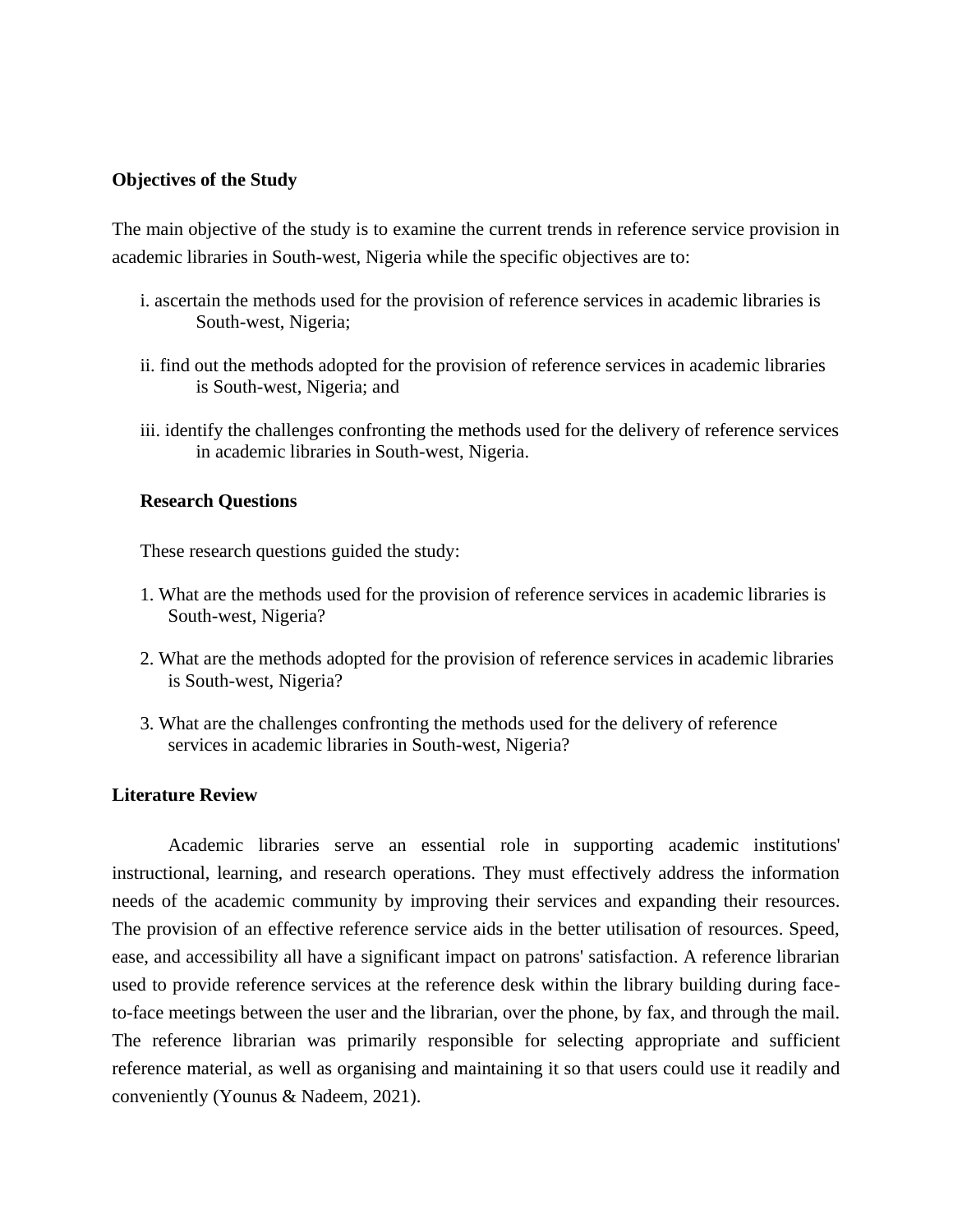The advancement of information and communication technologies (ICT) has had a significant impact on reference sources as well as the provision of reference services. Web resources and databases have reinforced the print reference sources found in library reference sections. The way the reference service was provided has changed dramatically as a result of the advances of the Internet and the World Wide Web, as well as the introduction of interactive technologies. In addition to assisting users at the reference desk, the reference librarian now provides them with reference services in cyberspace by utilising Web technologies (Younus & Nadeem, 2021). It has been noted by researchers that the penetration of ICT into the library has resulted in a significant shift from the conventional library setup, which focuses on the physical collection of information resources. and physical provision of library services, to a point where knowledge is primarily stored in digital formats, as well as the methods by which users access information and libraries provide and manage resources and services (Dang, 2018).

Okoli, Ukwedeh, and Idah (2021) found that the traditional reference services do not suffice in today's information and communication technology era. To be effective in meeting the information needs and efficiently answering reference queries of their patrons, reference librarians must digitize their resources and provide digital reference services, and reference librarians must review their information and reference services processes to meet the dynamic needs of their patrons. As new technologies are introduced, academic libraries must restructure their reference services by incorporating innovative technologies in order to provide efficient reference services and meet the expectations of their users. The emergence of reference services has had a significant impact on all types of libraries. The physical reference desk has been replaced by a virtual reference desk. Users can now submit their queries online and receive the information they require at any time and from any location (Younus & Nadeem, 2021).

Bakare and Bakare (2021) asserted that library professionals are embracing technological advances to the point where roles are constantly being reformed, which has caused remodelling in the provision of reference services. This has been exacerbated by the era of the new normal, in which librarians are expected to bring their innovation and creativity to bear in the provision of hampered library services. Younus & Nadeem (2021) reported that in the 1990s, a number of public and academic libraries began to offer e-mail reference services. With the advent of the World Wide Web, libraries began to use web forms to accept users' reference requests. Therefore, library patrons can now send their reference queries and have a library reference personnel respond to them not in person or over the phone, but via electronic means (e-mail, chat, Web forms, etc.). The introduction of these technologies has enabled interaction and service delivery to occur regardless of geographical settings or time zones. (Ayanlola, 2017)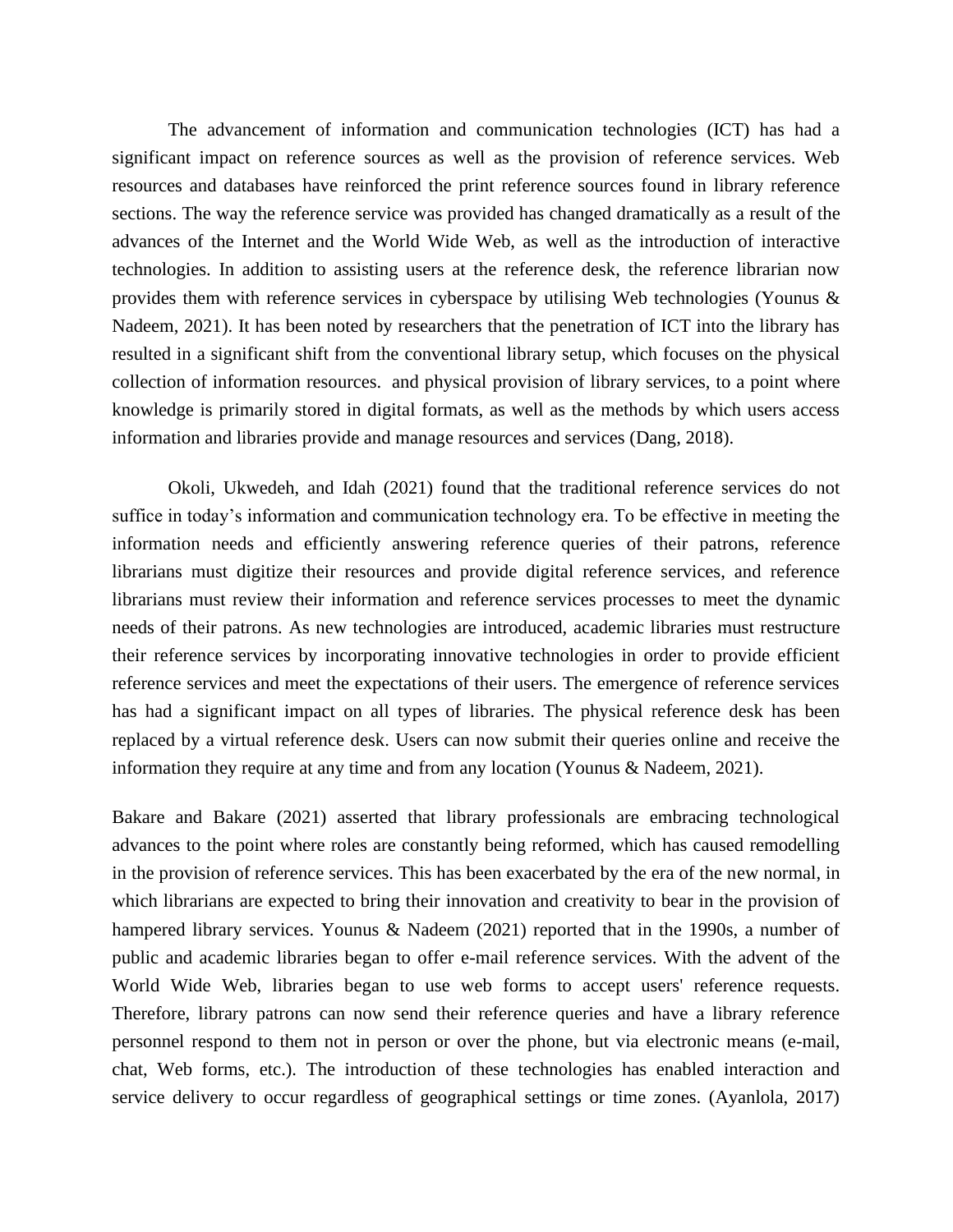found that almost all libraries offer reference services by phone, and in many libraries, you can email your reference inquiry or ask a reference librarian, who will e-mail you back with the relevant suggestions.

Bakare and Bakare (2021) reported that university libraries in advanced countries are transitioning away from traditional labour-intensive systems of providing library services and toward some simple, dynamic, technologically driven systems to provide reference services to users. As a result, university libraries in advanced nations are more valuable than ever in providing enhanced library services to their patrons because they have implemented global emerging innovations in meeting their clientele's information needs through the use of sophisticated technologies (Omini & Osuolale, 2019). Academic libraries in developing countries find this difficult to achieve because of the numerous challenges that affect the delivery of adequate reference services in their academic libraries.

Nevertheless, adoption of emergent technology in reference service delivery is fraught with difficulties in Africa, particularly in Nigeria, where there is a scarcity of research on the perception of these technologies, acceptance, and implementation in academic libraries (Baro and Godfrey, 2015), which conforms to global trends in reference service delivery. Though Bakare (2018) discovered a high level of awareness of these technologies among librarians in South West Nigeria, this does not translate to extensive use in providing globalized reference services, creating a contrast. As a result, failure to follow global technological trends in reference service delivery will result in library patrons who are digital millennials and the vast majority of whom are internet savvy discontinuing their use.

Zemengue (2021) in his study discovered that reference services in libraries in Cameroon are lagging in their development. Challenges to their efficient organisation and functioning include insufficient financial resources and a shortage of qualified librarian staff; all these prevent the development of librarianship in the country. Ali (2020) opined that budget shortage is the first major challenge facing the implantation of reference services delivery in Nigerian libraries. Libraries are the hardest hit when the parent institution's budget is reduced, which affects every section of the library. Another issue is a lack of or insufficient skilled personnel. Managing the reference section without enough skilled personnel is a difficult task for librarians. To keep up with global trends, the library staff requires various types of training. Because technology is changing so quickly, staff training is an ongoing process. If the library staff is unfamiliar with the available technological tools, they may not be in the best position to assist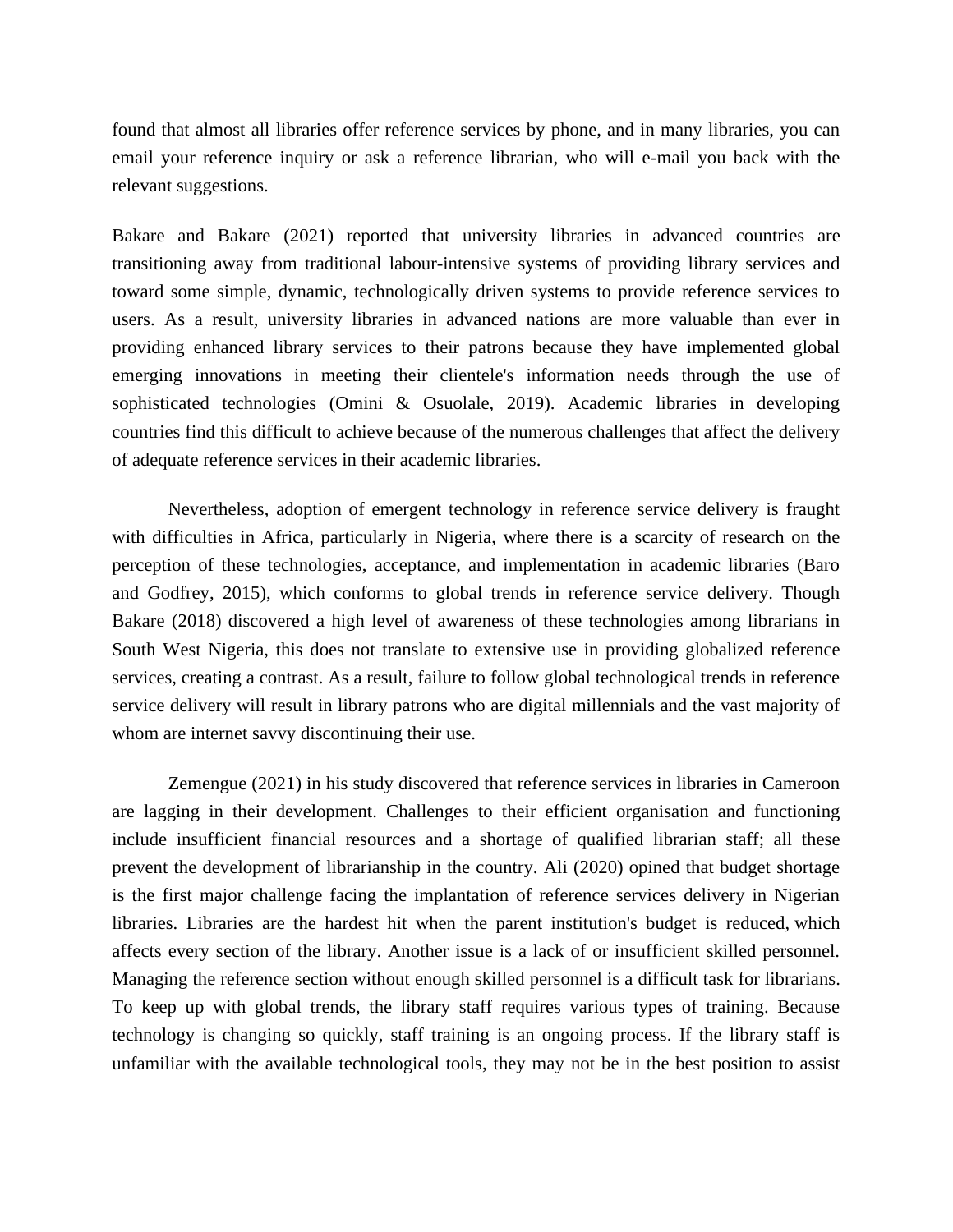the users and answer their reference queries properly. It is a waste of money and space to not have enough skilled workers while having a standard reference section and tools.

Zemengue, (2021) stated that on a regular basis, users present reference queries—questions that require complex information that cannot be obtained from a single source. Libraries are expected to respond to these reference queries or questions posed by users. They are also expected to anticipate user queries in order to quickly provide the information resources required to answer such queries. Another challenge is the absence of qualified library personnel. It is commonly stated that the quality of reference service delivery is usually reflected in the quality of staff. Most librarians working in the reference services lack professional training and do not have access to refresher courses and retraining. Poor information and communication technologies do not facilitate inter-library cooperation at the national, regional, and international levels. Other difficulties reported by Zemengue (2002) include slow Internet connection and power outage, both of which complicate the operation of the reference services. Hence, the need to study the prospect and challenges of reference services in federal university libraries in South-west, Nigeria.

## **Methodology**

Descriptive survey was used in the study as the research design, which involves the collection of data from a given population and collating the results of findings obtained, which could be used to form a general opinion about the whole population. Creswell (2014) supported this by stating that in a descriptive study, the researcher can describe the responses of the independent, mediating, and or dependent variables, as the case may be. The target population of this study comprises library personnel who work in the reference section of federal university libraries that have been established for at least 60 years, which include the University of Lagos; Obafemi Awolowo University, Ile-Ife; and the University of Ibadan. Total enumeration was used in the study. A structured questionnaire was administered online through google forms for data collection from the respondents, and data SPSS package was used to analyse collected data.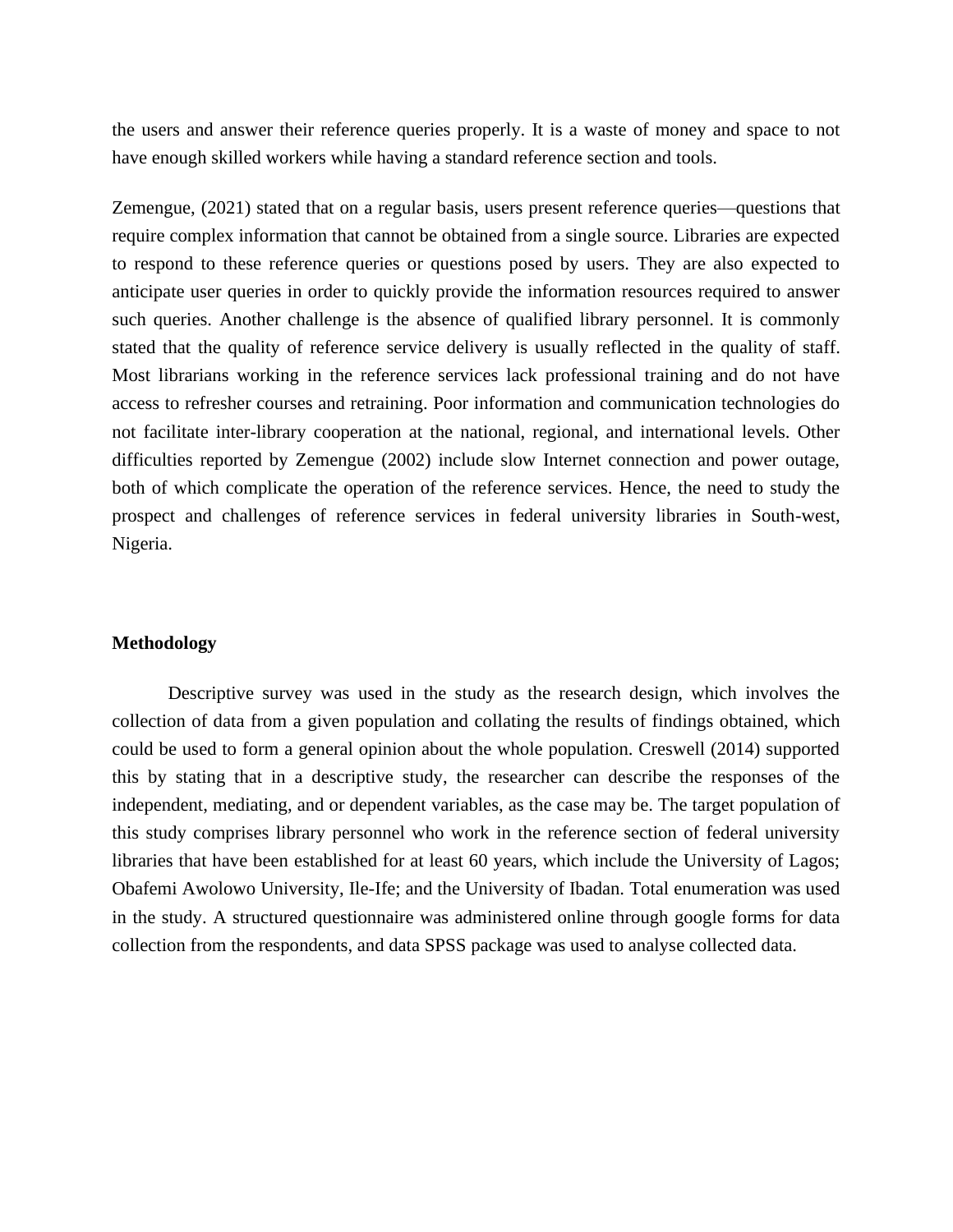# **Results**

Sixteen library personnel from the University of Ibadan, Ibadan, Oyo State (5), Oyo State, Obafemi Awolowo, Ile-Ife, Osun State (6) and University of Lagos, Akoka, Lagos (5) libraries responded to the google form administered online through LRCN Telegram group, NLA Whatsapp group and personal contacts.

# **Demographic Information**

Fig. 1: Population distribution

Fig. 2: Gender distribution

Fig. 3: Age distribution in years

Fig. 4: Work experience

**Mode of reference service provision**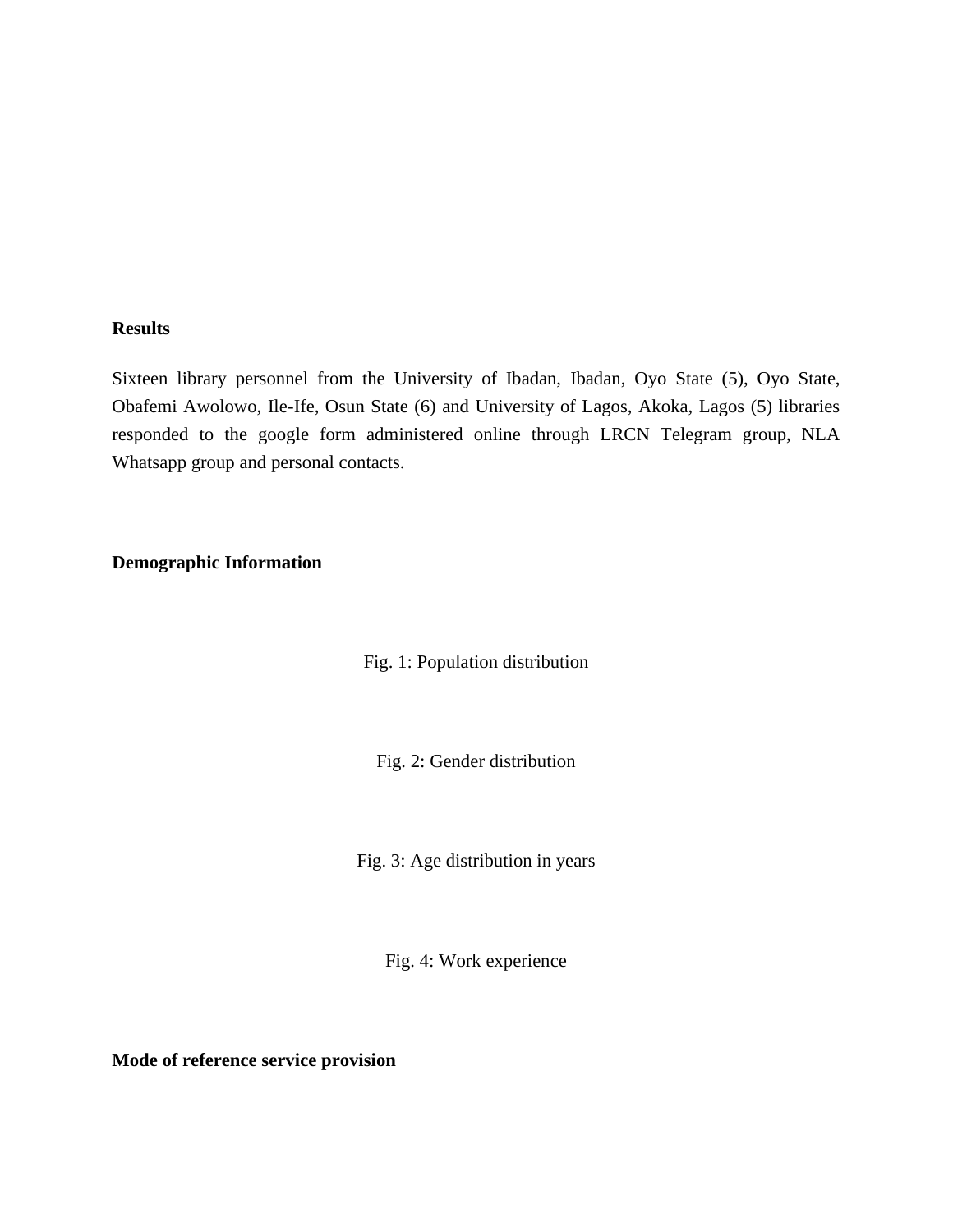| Items                                  | Very              | Highly | Lowly | <b>Not</b> | Mean | S.D.  |
|----------------------------------------|-------------------|--------|-------|------------|------|-------|
|                                        | Highly            |        | Used  | Used       |      |       |
|                                        | Used              | Used   |       |            |      |       |
| Face to face                           | 56.3%             | 37.5%  | 6.3%  |            | 3.50 | .632  |
| E-mail referencing                     | 37.5%             | 37.5%  | 12.5% | 12.5%      | 3.00 | 1.033 |
| Web form                               | 18.8%             | 43.8%  | 25.0% | 12.5%      | 2.69 | .946  |
| Web chat/ instant messaging            | 6.3%              | 50.0%  | 31.3% | 12.5%      | 2.50 | .816  |
| Chatbots                               |                   | 25.0%  | 37.5% | 37.5%      | 1.87 | .806  |
| Web-cam referencing/video-conferencing | $\qquad \qquad -$ | 18.8%  | 37.5% | 43.8%      | 1.75 | .775  |
| Postal referencing                     |                   | 12.5%  | 43.8% | 43.8%      | 1.69 | .704  |
| Telephone consultation                 | 43.8%             | 43.8%  | 12.5% | -          | 3.19 | .981  |

**Table 1: showing the medium used in Federal Universities for provision of reference services**

Results from table 1 show that face-to-face  $(x = 3.50)$  consultation was the most commonly used medium for reference service delivery in Federal Universities in Nigeria. This is followed by telephone consultation  $(x = 3.19)$  and e-mail referencing. The table also revealed that postal referencing  $(x = 1.69)$ , web-cam referencing/video-conferencing  $(x = 1.75)$  and chatbots ( $x = 1.87$ ) were not used for reference service delivery in Nigerian Federal Universities. This finding is corroborated by Ayanlola (2017), who found out that almost all libraries provide reference services face-to-face consultation, via the telephone, and in many libraries, you can email your reference questions, or ask a reference librarian who will e-mail you back with the answers.

# **Trends in implementation of reference services provision medium**

Fig. 5: Trends in Reference services medium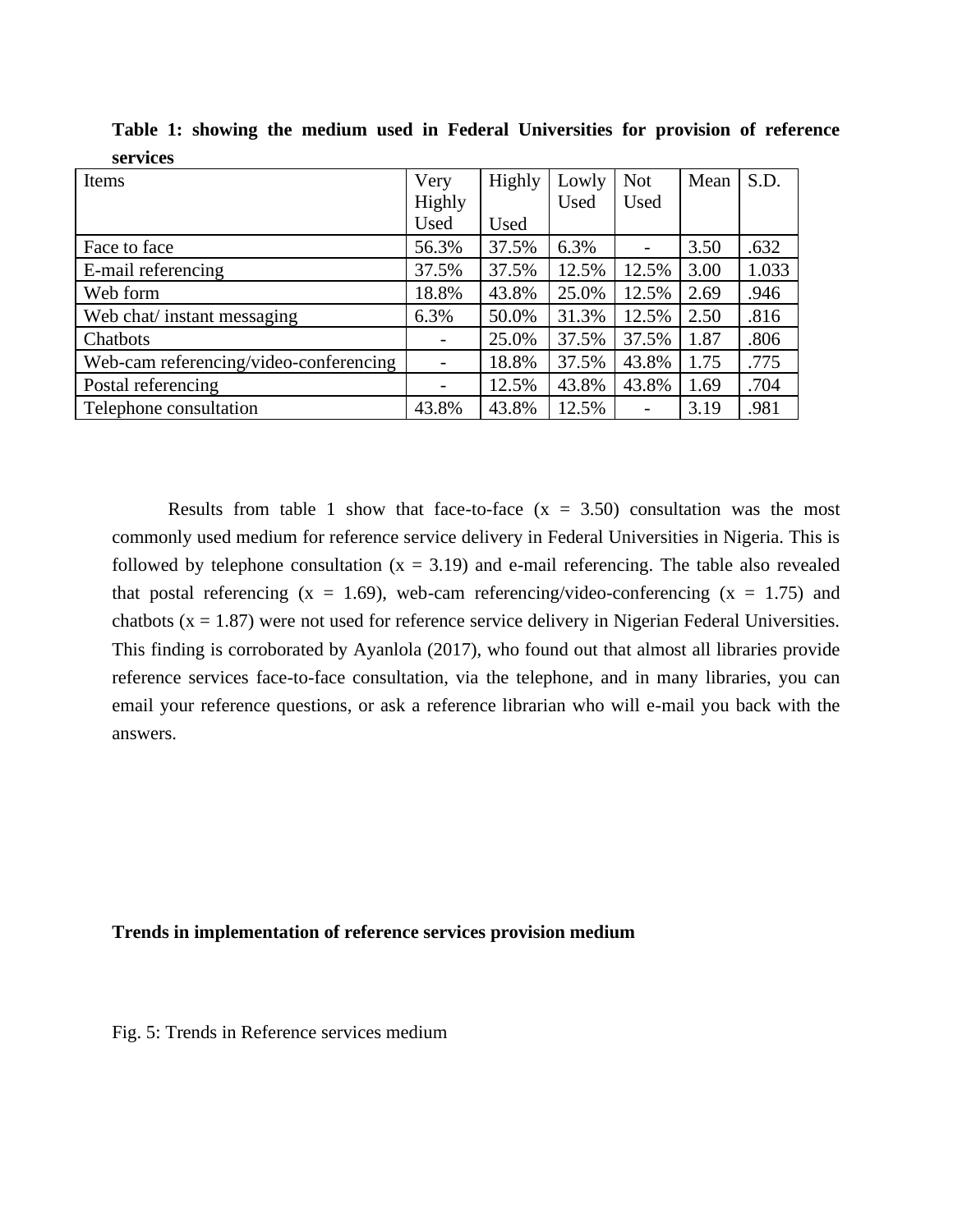Figure 5 shows the trends in the medium for reference service delivery in Nigeria over the past 60 years. Federal University Libraries have relied heavily on face-to-face consultation. The adoption of email referencing and telephone referencing came as a result of the widespread use of the internet and mobile phones in the 90s and 2000s, respectively. The advent of social media has also made webchats possible. Unfortunately, academic libraries are lagging behind and failing to catch up with developed societies in the application of emerging technologies for reference services provision in their libraries. Most academic libraries do not have an active website for consultations that would allow the application of chatbots, among other technologies. This finding is consistent with findings in other literature. (Zemengue, 2021) results showed that reference services in libraries in Cameroon are lagging in their development. (Bakare & Bakare, 2021) reported that academic libraries in advanced nations are transitioning from traditional labour-intensive systems to some simple, dynamic, technologically driven systems to provide reference services to users.

#### **Challenges of reference service provision**

| Items                                                       | Strongly<br>Agree | Agree | Disagree | Strongly<br>Disagree | Mean | S.D.  |
|-------------------------------------------------------------|-------------------|-------|----------|----------------------|------|-------|
| Inadequate funding of<br>the<br>reference section           | 62.5%             | 37.5% |          |                      | 3.63 | .500  |
| Poor update on reference policies<br>of the library         | 62.5%             | 31.3% | 6.3%     |                      | 3.56 | .629  |
| Epileptic power supply to sustain<br>electronic referencing | 87.5%             | 6.3%  | 6.3%     |                      | 3.69 | .873  |
| Lack of management support                                  | 50.0%             | 18.8% | 31.3%    |                      | 3.19 | .911  |
| Personal knowledge as skill as a<br>reference librarian     | 50.0%             | 12.5% | 31.3%    | 6.3%                 | 3.06 | 1.063 |
| Obsolete equipment<br>and<br>infrastructure                 | 56.3%             | 31.3% | 12.5%    |                      | 3.44 | .727  |
| Staff willingness to change or<br>update knowledge          | 31.3%             | 37.5% | 25.0%    | 6.3%                 | 2.94 | .929  |
| Difficulty in coping with patron<br>demands                 | 31.3%             | 25.0% | 37.5%    | 6.3%                 | 2.81 | .981  |
| commitment<br>Staff<br>and<br>cooperation                   | 50.0%             | 12.5% | 31.3%    | 6.3%                 | 3.06 | 1.063 |
| Poor internet access                                        | 56.3%             | 12.5% | 31.3%    |                      | 3.25 | .931  |

**Table 2: showing the challenges in the provision of reference services**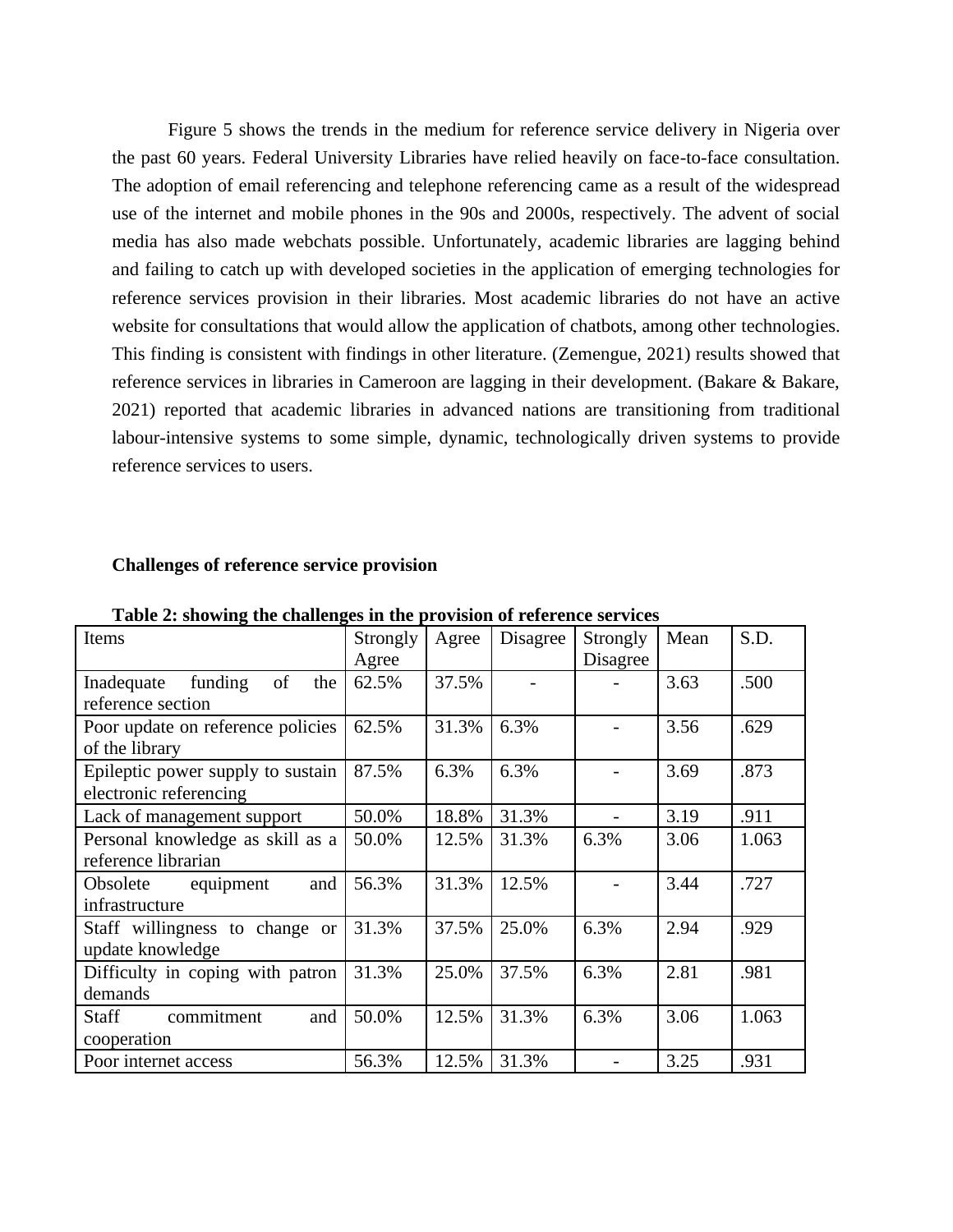Epileptic power supply ( $x = 3.69$ ), inadequate funding of the reference section ( $x = 3.63$ ), poor update on reference policies of the library ( $x = 3.56$ ), obsolete equipment and infrastructure  $(x = 3.44)$ , and poor internet access  $(x = 3.25)$  are the major challenges facing reference service provision in federal universities in Nigeria. These challenges are such that they would impede the development of the reference section of the library. Despite numerous prospects for the reference section, the environment in Nigeria makes it difficult for the library to meet up with its counterparts in developed countries. The finding is supported by Ali (2020), who opines that budget shortage is the first major challenge facing the implantation of reference services delivery in Nigerian libraries. Libraries are the worst hit whenever the parent organisation suffers a budget cut, which affects every section of the library. (Zemengue, 2021) also noted that challenges to the efficient organisation and functioning of the reference section include insufficient financial resources and a shortage of qualified librarian staff; all these prevent the development of librarianship in the country.

# **Conclusion**

Academic libraries in Nigeria have tried their best to meet global trends in the provision of library services for their users. Provision of library services are now much more than having an IT or ICT section in the library; it is the proper implementation of innovative technologies to meet the ever-dynamic information needs of its patrons at any geographical location or time of the day. Libraries must shift their focus away from face-to-face consultation, which has been heavily relied on for the past 60 years, and toward implementing a variety of opportunities for effective and efficient reference service delivery. Every society or institution is not without its own challenges. Academic libraries in Nigeria need to rise above their challenges and be the pacesetter in galvanising the prospect of the provision of reference services to their users for every other type of library to emulate.

## **Recommendations**

Based on the findings of the study, the following are recommended to improve digital reference services in academic libraries in Nigeria:

1. Academic libraries should look toward the implementation of other medium of reference service delivery which has not been implemented in their libraries;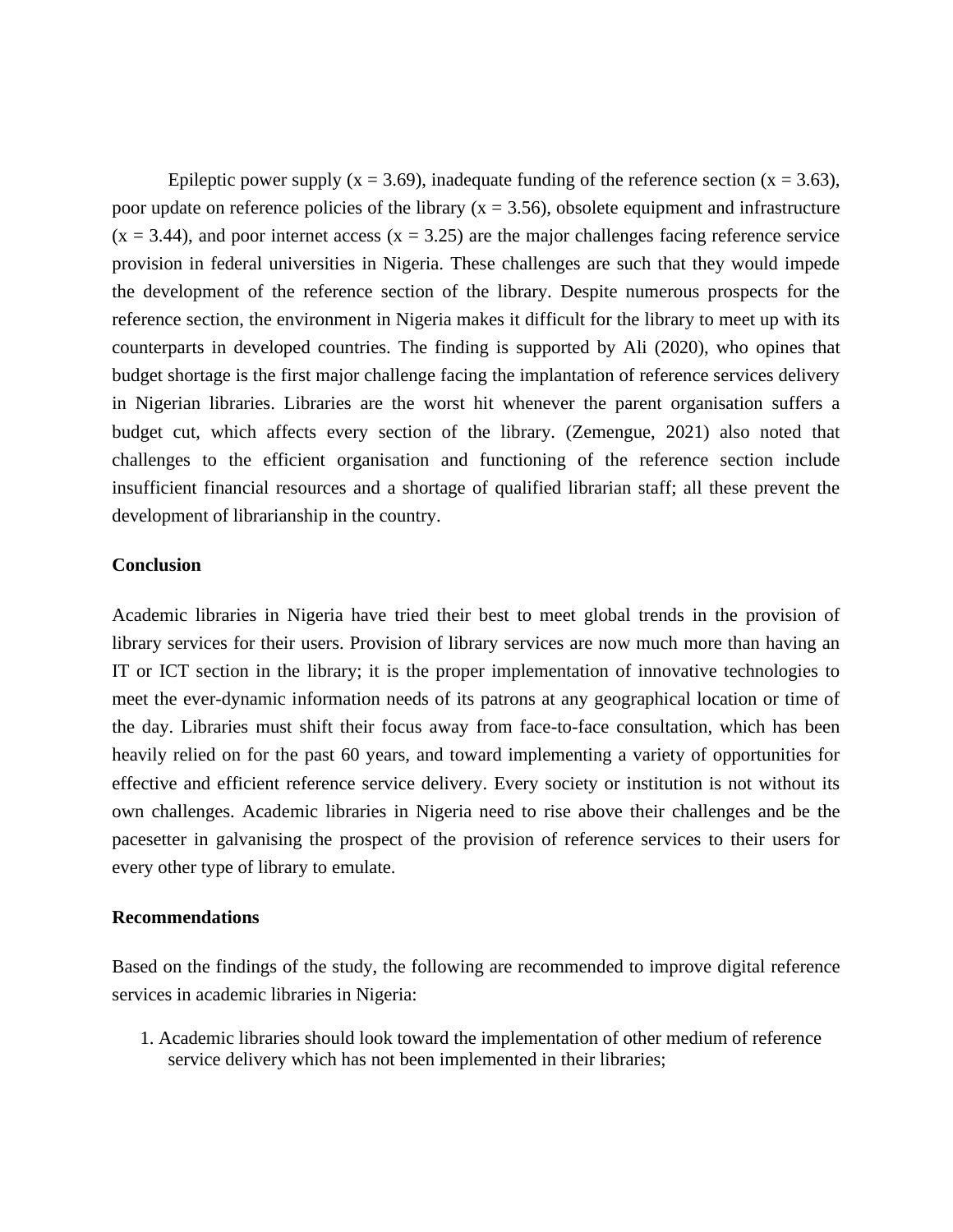- 2. Academic libraries should, like other organisations, build up their personal libraries' websites, create online platforms whereby users can interact with a human librarian or chatbots, and optimize their social media accounts;
- 3. Academic libraries should look toward adopting innovative technologies in artificial intelligence, such as expert systems and other assistive technologies, to complement an bn nactivities in the reference section;
- 4. Libraries need to invest heavily in alternative power supplies to power the library system at all times;
- 5. The library needs to figure out how to plan and follow global trends with its meagre budget. Also, the library should see how to raise funds from other organisations for the library;
- 6. There should be constant training and retraining of library personnel in the reference section to upskill and learn the new method of reference service delivery; and
- 7. Library policies must be updated regularly, which should properly capture all sections of the library, especially the reference section, which should conform to global trends as a guideline for activities in the reference section.

# **References**

- Ajakaye, J. E. (2021). *Applications of artificial intelligence (AI) in libraries.* Retrieved from https://doi.org/10.4018/978-1-7998-9094-2.ch006
- Ali, H. (2020). Challenges and opportunities in the management of collection development policy in libraries. *Journal of Library and Information Science* (Vol. 18).
- Ayanlola, A. L. (2017) Reference services provision in Nigeria. *International Journal of Libraries and Information Studies* 7 (3): 37–35.
- Bakare, O. D. (2018). *The use of social media technologies (SMTs) in the provision of library and information services in academic libraries of South-West, Nigeria* (Doctoral dissertation) University of KwaZulu-Natal, South Africa
- Bakare, O. D., & Bakare, B. M. (2021). *Scholarship @ western global technological trend for service delivery in Nigerian academic*. Retrieved from https://ir.lib.uwo.ca/fimspub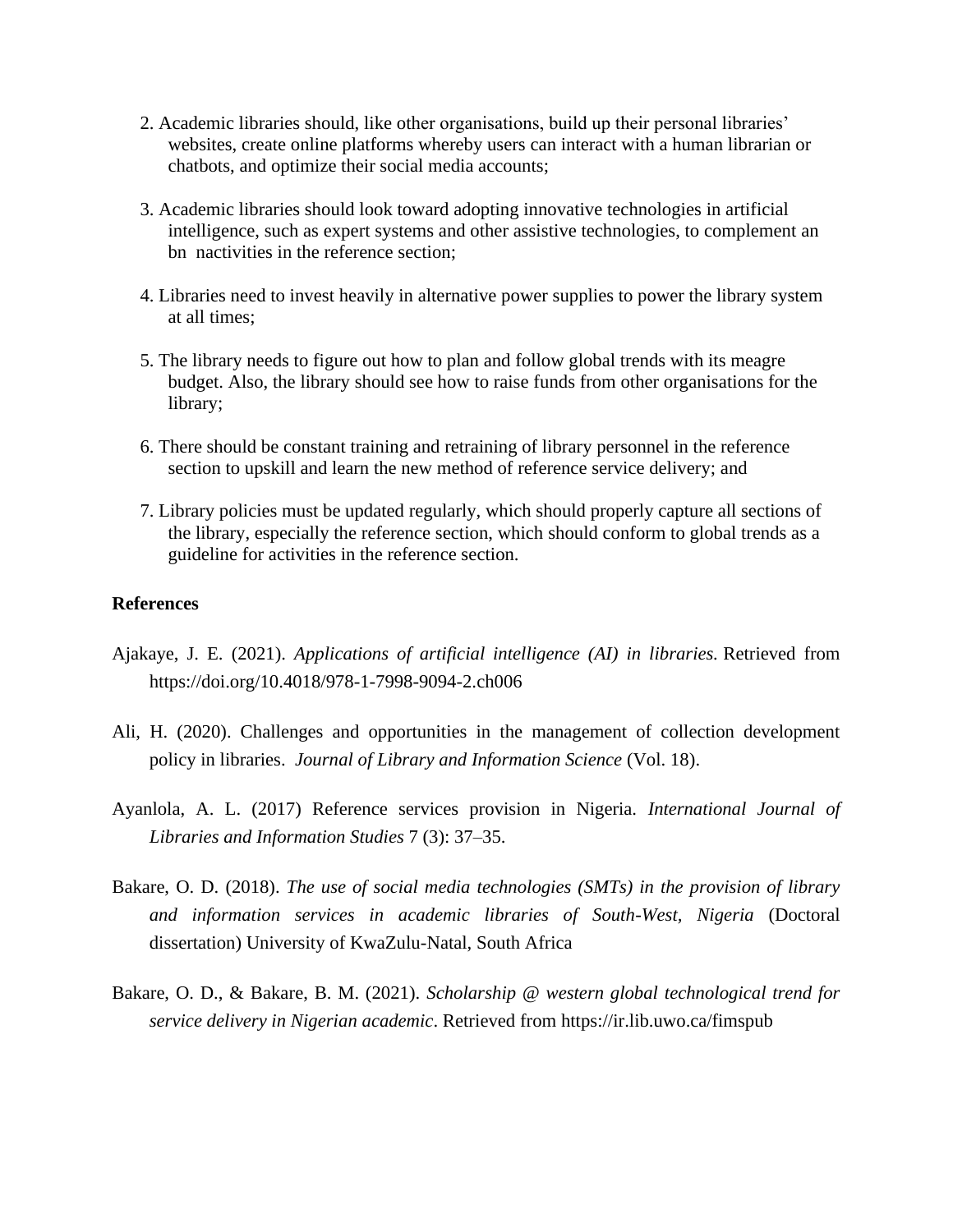- Baro, E.E. & Godfrey, V.Z., (2015). Web 2.0, Library 2.0, Librarian 2.0, and the challenges for librarians in Africa: A Review of current literature. *International Journal of Information Technology and Library Science*, 4(1), 1-16.
- Christiana, U., Ojonugwa, D., & Idah, J. A. (2021). *Digital reference services in academic libraries in Nigeria : Effectiveness and roles in the new normal*. *14* (1): 205–211.
- Creswell, J. W. (2014). *Research design: Qualitative, quantitative, and mixed methods approaches* (4th Edition). SAGE Publications.
- Dang, T. (2018). Evaluating the use and level of user's satisfaction with the digital library at Federal University Dustin-ma Katsina, Faculty of Education Journal, Federal University Dustin-ma. Volume 1.
- Nwosu, C. J., & Obiano, D. C. (2021). Challenges of virtual library services in academic libraries of federal universities in South-Eastern Nigeria. *Research Journal of Library and Information Science*, *5*(1), 13–21. https://doi.org/10.22259/2637-5915.0501003
- Omini, E. U., & Osuolale, K. A. (2019). Utilization of social media platforms by librarians for promoting library resources and services in Nigerians' tertiary institutions in Cross River State. *Global Journal of Educational Research*, *18*(1):1-8.
- Younus, M., & Nadeem, A. H. (2021). Effectiveness of digital reference services in university libraries in Punjab, Pakistan: users' perceptions. *Library Philosophy and Practice*.
- Zemengue, J. (2021). Reference services in the libraries of the Republic of Cameroon: Current state, problems and prospects. *Bibliosphere*, *3*, 45–50. Retrieved from https://doi.org/10.20913/1815-3186-2021-3-45-50
- Zulu, Z., Chewe, P., Chitumbo, E., & Musonda, Y. (2020). Enhanced library services through social media in the Age of Covid-19 pandemic: An Anecdote of academic libraries in Zambia. *Library Philosophy and Practice (e-journal)*. 4762. Retrieved from <https://digitalcommons.unl.edu/libphilprac/4762>